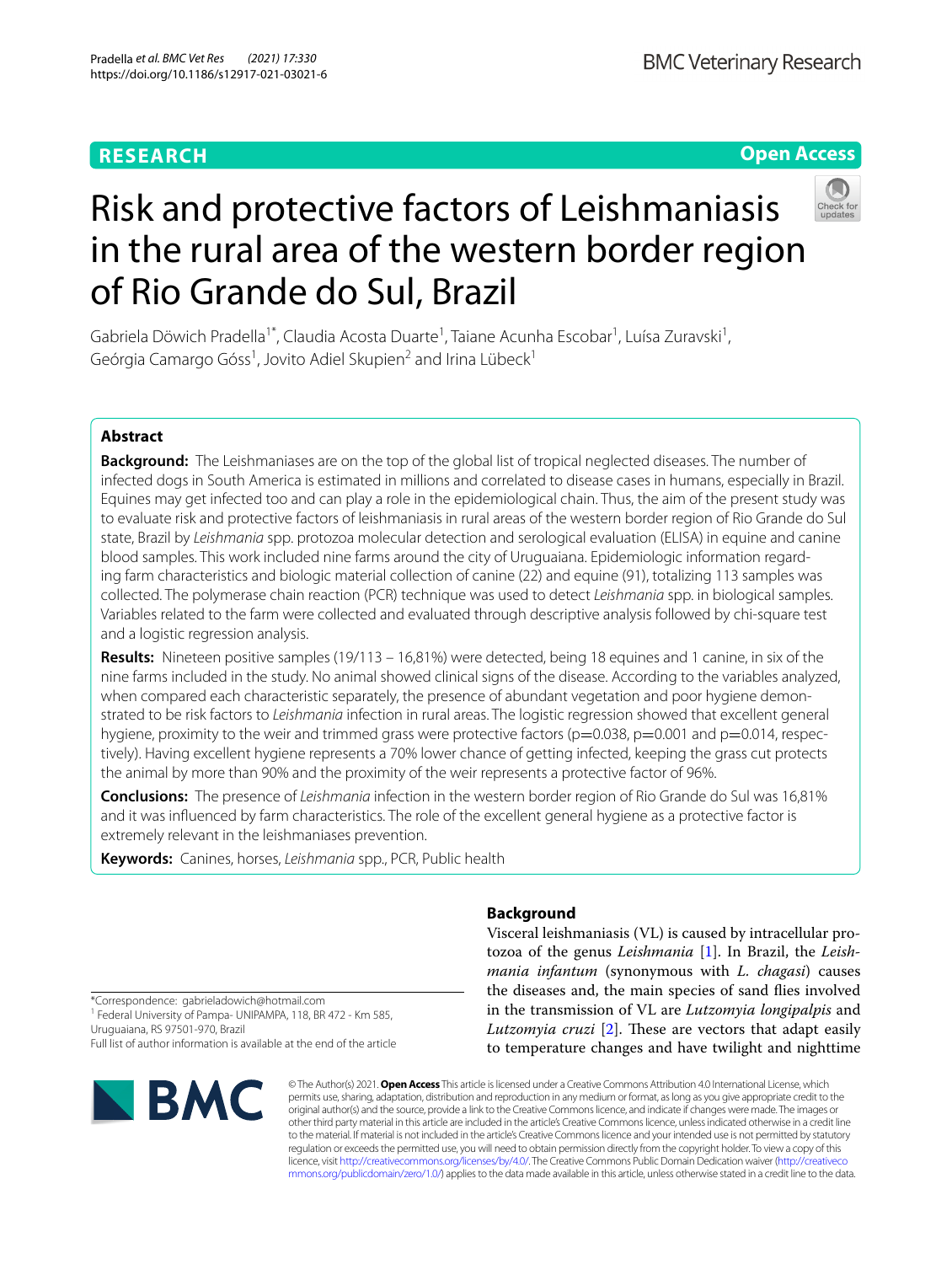activity [[3\]](#page-6-2). Recently, it was reported the *Leishmania* infection in canines and humans in regions without the identifcation of *L. longipalpis*. In these cases, transmission occurred close to forest fragments and, after an entomological survey, 437 sandfies of two species, *Pintomyia fscheri* and *Migonemya migonei,* were infected by *L. infantum*, possibly new leishmaniases vectors [[4](#page-6-3)].

Leishmaniases are found in focal areas of more than 90 countries in the tropics, subtropics, and southern Europe, on all continents except Antarctica [\[1](#page-6-0), [5–](#page-6-4)[7\]](#page-6-5). In Brazil, until the end of the 1980s, it was restricted to rural areas in the northeast of the country and the transmission cycle occurred between vectors and wild animals. From 1990 onwards, there was a geographic expansion to the southern states of the country and the urbanization process of the vector in diferent regions [[8](#page-6-6)].

Rio Grande do Sul, a Brazilian state, was VL-free area until 2008. However, that year, a dog from the city of São Borja was diagnosed with canine VL (CVL). In the same period, the frst autochthonous cases of human VL (HVL) occurred in Brazilian municipalities bordering Argentina (Additional fle [7](#page-6-7)) [\[9](#page-6-8)]. Since then, this region has been considered a transmission area, with canine and human cases and the presence of the main vector, *L. longipalpis* [\[10](#page-6-9)]. In the following years, the disease spread to other state regions and, in 2016, the frst case in humans was recorded in the capital, Porto Alegre [\[4](#page-6-3)]. In Uruguaiana, since 2011, when the frst human case occurred in urban areas, the parasite was also detected in canines and horses [\[11](#page-7-0)[–13\]](#page-7-1) and, recently, the disease has spread to rural areas [[14](#page-7-2)].

Animal species are important for disease epidemiological cycle and maintenance of the infection. The domestic dog is considered a reservoir of VL in urban centers, however, other mammals, including rodents, primates, felines, and horses can get infected [\[7](#page-6-5), [12,](#page-7-3) [15](#page-7-4)[–17\]](#page-7-5) and act both as possible reservoirs and as a source of blood for sand flies [[18\]](#page-7-6).

Among the risk factors for infection and disease, exposure to the vector can be highlighted. They can adapt easily to diferent biotopes [\[19](#page-7-7)], and the presence of other animal species, organic matter and green areas can also assist in the sand fy maintenance and perpetuation [\[20](#page-7-8), [21\]](#page-7-9). In 2018, the analysis of risk factors associated with CVL in Uruguaiana identifed that, in residences that contained more than  $10\mathrm{m}^2$  of green area in the home had a greater chance of exposure to leishmaniases. Although, other socioeconomic and environmental variables (presence of basic sanitation, garbage collection, green area around the home, presence of leafy trees, proximity to the Uruguay River, presence of other animal species, etc.) were analyzed, there was no correlation of these characteristics to the greater risk of acquiring the infection. It

happened because the city is considered a transmission area for CVL with distribution in practically all neighborhoods, regardless of environmental and socioeconomic conditions [\[21](#page-7-9)].

Uruguaiana city is part of a triple border with Uruguay and Argentina, becoming important in the epidemiological view. Uruguay is considered a potential risk of VL transmission due to the following factors: presence of *L. longipalpis* in Salto and Bella Unión, border with Barra do Quaraí city/Brazil; presence of VL from Argentina and Brazil bordering regions; and movement of people and dogs across the border [\[22\]](#page-7-10). In Argentina, seven locations are classifed as vulnerable, six in the province of Corrientes, amongst them Paso de los Libres city that is bordered with Uruguaiana city [\[23](#page-7-11)].

In the meantime, to study factors that may contribute to the characterization of environments that favor the occurrence of VL, as well as the identifcation of infection in diferent animal species can enable the knowledge of the dynamics of infection in each region, facilitating the adoption and improvement of more efective control and prevention measures. In this sense, the objective of the present study was to evaluate risk and protective factors of leishmaniasis in farms on the western border of Rio Grande do Sul, a triple border region between Brazil/ Argentina/Uruguay.

## **Results**

From the 113 samples collected (91 horses and 22 canines) 19 (16,81%, 18 horses and 1 dog) were positive in PCR and/or ELISA tests. With the list of equine samples 7 out of 91 (7.69%) were positive in the PCR using RV1/RV2 primers. Sequencing analysis, performed on a horse positive sample, enabled the identifcation of major similarity with the species *L. infantum* (GenBank accession 103741.1; query cover 96%; ident 93%), as previously published by the group [[14\]](#page-7-2). Out of 91 horses, 13 (14,28%) were positive in an in-house ELISA test, as described in the methodology. Only two horse samples were positive in both diagnostic tests (PCR and ELISA). The canine sample totaled 22 animals, of these  $1$  (4,54%) was positive in PCR technique. Due to the limitations of the collection, only 5 dogs out of 22 had a sufficient sample to perform ELISA and they were all negative. All positive animals (18 horses and 1 canine) to *Leishmania* spp. in the PCR and/or ELISA were healthy, with no clinical signs at the time of material collection. The positive samples belonged to six properties in the rural area, identi-fied on the map as: 1, 2, [5](#page-6-10), 7, 8 and 9 (Additional file  $\overline{5}$ : Fig. 1).

Table [1](#page-2-0) demonstrates a relationship with the factors: presence of abundant vegetation (OR: 2.757;  $p=0.043$ ) and the lack of hygiene in the property (OR: 5.416;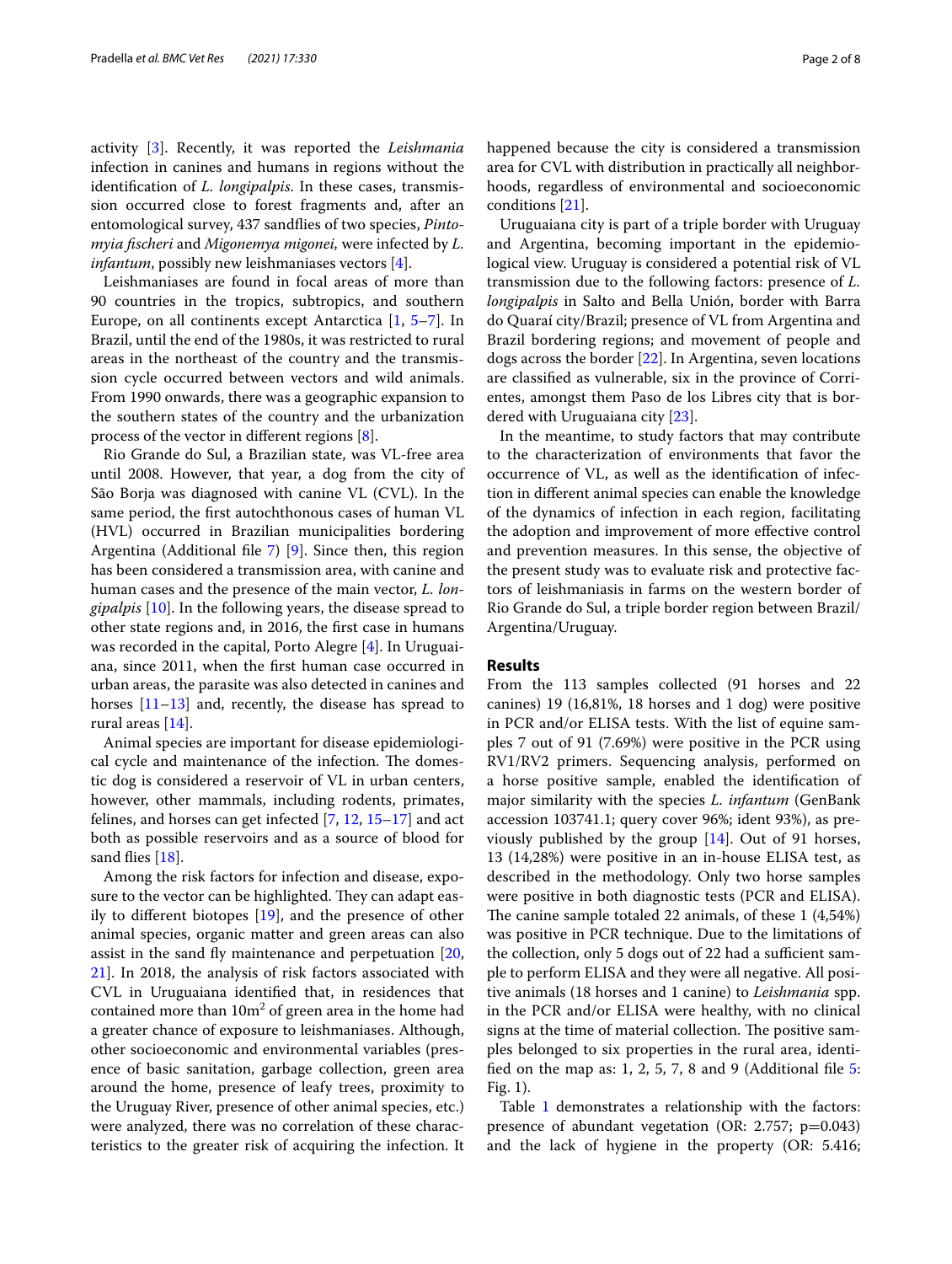| Proximity to the weir<br>Yes<br>41<br>11<br>1.777<br>0.327<br>0.254<br>No<br>53<br>8<br><b>Proximity to River</b><br>Yes<br>3<br>0.490<br>0.090<br>0.279<br>26<br>No<br>68<br>16<br>Proximity to dam<br>9<br>Yes<br>79<br>0.170<br>0.031<br>0.000<br><b>No</b><br>15<br>10<br>Proximity to lakes / streams<br>0<br>0.008<br>Yes<br>26<br>0<br>No<br>68<br>19<br>Presence of organic matter<br>Yes<br>59<br>8<br>0.431<br>0.079<br>0.094<br>No<br>35<br>11<br>Presence of abundant vegetation<br>$0.043*$<br>Yes<br>27<br>10<br>2.757<br>0.508<br>9<br>No<br>67<br>Grass<br>Yes<br>85<br>15<br>0.397<br>0.073<br>0.152<br>No<br>9<br>$\overline{4}$<br>Shading in the field<br>0.466<br>Yes<br>0.086<br>0.470<br>10<br>$\mathbf{1}$<br><b>No</b><br>84<br>18<br><b>Eucalyptus forest</b><br>Yes<br>36<br>$\overline{4}$<br>0.429<br>0.079<br>0.151<br><b>No</b><br>58<br>15<br>Open containers with water<br>Yes<br>49<br>8<br>0.667<br>0.123<br>0.425<br><b>No</b><br>45<br>11<br>Poor hygiene on the property<br>$0.000*$<br>Yes<br>16<br>10<br>5.416<br>0.998<br>9<br>No<br>78<br>Trees in the yard<br>51<br>14<br>2.360<br>0.435<br>0.118<br>Yes<br>No<br>5<br>43<br><b>Proximity to forests</b><br>Yes<br>14<br>0.216<br>55<br>1.985<br>0.366<br>$\rm No$<br>5<br>39<br>Inappropriate waste destination<br>Yes<br>73<br>18<br>5.178<br>0.954<br>0.086<br><b>No</b><br>21<br>$\mathbf{1}$<br>Vaccination for leishmaniasis<br>$\mathbf 0$<br>Yes<br>16<br>0<br>0.052<br><b>No</b><br>78<br>19<br>Insecticide collar<br>Yes<br>$\mathbf 0$<br>0<br>No<br>19<br>94 | Exposure<br>to<br>characteristic | PCR and / or ELISA negative  PCR and / or ELISA positive<br>animals<br>$(n = 94)$ | animals<br>$(n = 19)$ | Odds ratio<br>(OR) | Confidence interval (CI)<br>(95%) | p Value |
|---------------------------------------------------------------------------------------------------------------------------------------------------------------------------------------------------------------------------------------------------------------------------------------------------------------------------------------------------------------------------------------------------------------------------------------------------------------------------------------------------------------------------------------------------------------------------------------------------------------------------------------------------------------------------------------------------------------------------------------------------------------------------------------------------------------------------------------------------------------------------------------------------------------------------------------------------------------------------------------------------------------------------------------------------------------------------------------------------------------------------------------------------------------------------------------------------------------------------------------------------------------------------------------------------------------------------------------------------------------------------------------------------------------------------------------------------------------------------------------------------------------------------------------------------------------------|----------------------------------|-----------------------------------------------------------------------------------|-----------------------|--------------------|-----------------------------------|---------|
|                                                                                                                                                                                                                                                                                                                                                                                                                                                                                                                                                                                                                                                                                                                                                                                                                                                                                                                                                                                                                                                                                                                                                                                                                                                                                                                                                                                                                                                                                                                                                                     |                                  |                                                                                   |                       |                    |                                   |         |
|                                                                                                                                                                                                                                                                                                                                                                                                                                                                                                                                                                                                                                                                                                                                                                                                                                                                                                                                                                                                                                                                                                                                                                                                                                                                                                                                                                                                                                                                                                                                                                     |                                  |                                                                                   |                       |                    |                                   |         |
|                                                                                                                                                                                                                                                                                                                                                                                                                                                                                                                                                                                                                                                                                                                                                                                                                                                                                                                                                                                                                                                                                                                                                                                                                                                                                                                                                                                                                                                                                                                                                                     |                                  |                                                                                   |                       |                    |                                   |         |
|                                                                                                                                                                                                                                                                                                                                                                                                                                                                                                                                                                                                                                                                                                                                                                                                                                                                                                                                                                                                                                                                                                                                                                                                                                                                                                                                                                                                                                                                                                                                                                     |                                  |                                                                                   |                       |                    |                                   |         |
|                                                                                                                                                                                                                                                                                                                                                                                                                                                                                                                                                                                                                                                                                                                                                                                                                                                                                                                                                                                                                                                                                                                                                                                                                                                                                                                                                                                                                                                                                                                                                                     |                                  |                                                                                   |                       |                    |                                   |         |
|                                                                                                                                                                                                                                                                                                                                                                                                                                                                                                                                                                                                                                                                                                                                                                                                                                                                                                                                                                                                                                                                                                                                                                                                                                                                                                                                                                                                                                                                                                                                                                     |                                  |                                                                                   |                       |                    |                                   |         |
|                                                                                                                                                                                                                                                                                                                                                                                                                                                                                                                                                                                                                                                                                                                                                                                                                                                                                                                                                                                                                                                                                                                                                                                                                                                                                                                                                                                                                                                                                                                                                                     |                                  |                                                                                   |                       |                    |                                   |         |
|                                                                                                                                                                                                                                                                                                                                                                                                                                                                                                                                                                                                                                                                                                                                                                                                                                                                                                                                                                                                                                                                                                                                                                                                                                                                                                                                                                                                                                                                                                                                                                     |                                  |                                                                                   |                       |                    |                                   |         |
|                                                                                                                                                                                                                                                                                                                                                                                                                                                                                                                                                                                                                                                                                                                                                                                                                                                                                                                                                                                                                                                                                                                                                                                                                                                                                                                                                                                                                                                                                                                                                                     |                                  |                                                                                   |                       |                    |                                   |         |
|                                                                                                                                                                                                                                                                                                                                                                                                                                                                                                                                                                                                                                                                                                                                                                                                                                                                                                                                                                                                                                                                                                                                                                                                                                                                                                                                                                                                                                                                                                                                                                     |                                  |                                                                                   |                       |                    |                                   |         |
|                                                                                                                                                                                                                                                                                                                                                                                                                                                                                                                                                                                                                                                                                                                                                                                                                                                                                                                                                                                                                                                                                                                                                                                                                                                                                                                                                                                                                                                                                                                                                                     |                                  |                                                                                   |                       |                    |                                   |         |
|                                                                                                                                                                                                                                                                                                                                                                                                                                                                                                                                                                                                                                                                                                                                                                                                                                                                                                                                                                                                                                                                                                                                                                                                                                                                                                                                                                                                                                                                                                                                                                     |                                  |                                                                                   |                       |                    |                                   |         |
|                                                                                                                                                                                                                                                                                                                                                                                                                                                                                                                                                                                                                                                                                                                                                                                                                                                                                                                                                                                                                                                                                                                                                                                                                                                                                                                                                                                                                                                                                                                                                                     |                                  |                                                                                   |                       |                    |                                   |         |
|                                                                                                                                                                                                                                                                                                                                                                                                                                                                                                                                                                                                                                                                                                                                                                                                                                                                                                                                                                                                                                                                                                                                                                                                                                                                                                                                                                                                                                                                                                                                                                     |                                  |                                                                                   |                       |                    |                                   |         |
|                                                                                                                                                                                                                                                                                                                                                                                                                                                                                                                                                                                                                                                                                                                                                                                                                                                                                                                                                                                                                                                                                                                                                                                                                                                                                                                                                                                                                                                                                                                                                                     |                                  |                                                                                   |                       |                    |                                   |         |
|                                                                                                                                                                                                                                                                                                                                                                                                                                                                                                                                                                                                                                                                                                                                                                                                                                                                                                                                                                                                                                                                                                                                                                                                                                                                                                                                                                                                                                                                                                                                                                     |                                  |                                                                                   |                       |                    |                                   |         |
|                                                                                                                                                                                                                                                                                                                                                                                                                                                                                                                                                                                                                                                                                                                                                                                                                                                                                                                                                                                                                                                                                                                                                                                                                                                                                                                                                                                                                                                                                                                                                                     |                                  |                                                                                   |                       |                    |                                   |         |
|                                                                                                                                                                                                                                                                                                                                                                                                                                                                                                                                                                                                                                                                                                                                                                                                                                                                                                                                                                                                                                                                                                                                                                                                                                                                                                                                                                                                                                                                                                                                                                     |                                  |                                                                                   |                       |                    |                                   |         |
|                                                                                                                                                                                                                                                                                                                                                                                                                                                                                                                                                                                                                                                                                                                                                                                                                                                                                                                                                                                                                                                                                                                                                                                                                                                                                                                                                                                                                                                                                                                                                                     |                                  |                                                                                   |                       |                    |                                   |         |
|                                                                                                                                                                                                                                                                                                                                                                                                                                                                                                                                                                                                                                                                                                                                                                                                                                                                                                                                                                                                                                                                                                                                                                                                                                                                                                                                                                                                                                                                                                                                                                     |                                  |                                                                                   |                       |                    |                                   |         |
|                                                                                                                                                                                                                                                                                                                                                                                                                                                                                                                                                                                                                                                                                                                                                                                                                                                                                                                                                                                                                                                                                                                                                                                                                                                                                                                                                                                                                                                                                                                                                                     |                                  |                                                                                   |                       |                    |                                   |         |
|                                                                                                                                                                                                                                                                                                                                                                                                                                                                                                                                                                                                                                                                                                                                                                                                                                                                                                                                                                                                                                                                                                                                                                                                                                                                                                                                                                                                                                                                                                                                                                     |                                  |                                                                                   |                       |                    |                                   |         |
|                                                                                                                                                                                                                                                                                                                                                                                                                                                                                                                                                                                                                                                                                                                                                                                                                                                                                                                                                                                                                                                                                                                                                                                                                                                                                                                                                                                                                                                                                                                                                                     |                                  |                                                                                   |                       |                    |                                   |         |
|                                                                                                                                                                                                                                                                                                                                                                                                                                                                                                                                                                                                                                                                                                                                                                                                                                                                                                                                                                                                                                                                                                                                                                                                                                                                                                                                                                                                                                                                                                                                                                     |                                  |                                                                                   |                       |                    |                                   |         |
|                                                                                                                                                                                                                                                                                                                                                                                                                                                                                                                                                                                                                                                                                                                                                                                                                                                                                                                                                                                                                                                                                                                                                                                                                                                                                                                                                                                                                                                                                                                                                                     |                                  |                                                                                   |                       |                    |                                   |         |
|                                                                                                                                                                                                                                                                                                                                                                                                                                                                                                                                                                                                                                                                                                                                                                                                                                                                                                                                                                                                                                                                                                                                                                                                                                                                                                                                                                                                                                                                                                                                                                     |                                  |                                                                                   |                       |                    |                                   |         |
|                                                                                                                                                                                                                                                                                                                                                                                                                                                                                                                                                                                                                                                                                                                                                                                                                                                                                                                                                                                                                                                                                                                                                                                                                                                                                                                                                                                                                                                                                                                                                                     |                                  |                                                                                   |                       |                    |                                   |         |
|                                                                                                                                                                                                                                                                                                                                                                                                                                                                                                                                                                                                                                                                                                                                                                                                                                                                                                                                                                                                                                                                                                                                                                                                                                                                                                                                                                                                                                                                                                                                                                     |                                  |                                                                                   |                       |                    |                                   |         |
|                                                                                                                                                                                                                                                                                                                                                                                                                                                                                                                                                                                                                                                                                                                                                                                                                                                                                                                                                                                                                                                                                                                                                                                                                                                                                                                                                                                                                                                                                                                                                                     |                                  |                                                                                   |                       |                    |                                   |         |
|                                                                                                                                                                                                                                                                                                                                                                                                                                                                                                                                                                                                                                                                                                                                                                                                                                                                                                                                                                                                                                                                                                                                                                                                                                                                                                                                                                                                                                                                                                                                                                     |                                  |                                                                                   |                       |                    |                                   |         |
|                                                                                                                                                                                                                                                                                                                                                                                                                                                                                                                                                                                                                                                                                                                                                                                                                                                                                                                                                                                                                                                                                                                                                                                                                                                                                                                                                                                                                                                                                                                                                                     |                                  |                                                                                   |                       |                    |                                   |         |
|                                                                                                                                                                                                                                                                                                                                                                                                                                                                                                                                                                                                                                                                                                                                                                                                                                                                                                                                                                                                                                                                                                                                                                                                                                                                                                                                                                                                                                                                                                                                                                     |                                  |                                                                                   |                       |                    |                                   |         |
|                                                                                                                                                                                                                                                                                                                                                                                                                                                                                                                                                                                                                                                                                                                                                                                                                                                                                                                                                                                                                                                                                                                                                                                                                                                                                                                                                                                                                                                                                                                                                                     |                                  |                                                                                   |                       |                    |                                   |         |
|                                                                                                                                                                                                                                                                                                                                                                                                                                                                                                                                                                                                                                                                                                                                                                                                                                                                                                                                                                                                                                                                                                                                                                                                                                                                                                                                                                                                                                                                                                                                                                     |                                  |                                                                                   |                       |                    |                                   |         |
|                                                                                                                                                                                                                                                                                                                                                                                                                                                                                                                                                                                                                                                                                                                                                                                                                                                                                                                                                                                                                                                                                                                                                                                                                                                                                                                                                                                                                                                                                                                                                                     |                                  |                                                                                   |                       |                    |                                   |         |
|                                                                                                                                                                                                                                                                                                                                                                                                                                                                                                                                                                                                                                                                                                                                                                                                                                                                                                                                                                                                                                                                                                                                                                                                                                                                                                                                                                                                                                                                                                                                                                     |                                  |                                                                                   |                       |                    |                                   |         |
|                                                                                                                                                                                                                                                                                                                                                                                                                                                                                                                                                                                                                                                                                                                                                                                                                                                                                                                                                                                                                                                                                                                                                                                                                                                                                                                                                                                                                                                                                                                                                                     |                                  |                                                                                   |                       |                    |                                   |         |
|                                                                                                                                                                                                                                                                                                                                                                                                                                                                                                                                                                                                                                                                                                                                                                                                                                                                                                                                                                                                                                                                                                                                                                                                                                                                                                                                                                                                                                                                                                                                                                     |                                  |                                                                                   |                       |                    |                                   |         |
|                                                                                                                                                                                                                                                                                                                                                                                                                                                                                                                                                                                                                                                                                                                                                                                                                                                                                                                                                                                                                                                                                                                                                                                                                                                                                                                                                                                                                                                                                                                                                                     |                                  |                                                                                   |                       |                    |                                   |         |
|                                                                                                                                                                                                                                                                                                                                                                                                                                                                                                                                                                                                                                                                                                                                                                                                                                                                                                                                                                                                                                                                                                                                                                                                                                                                                                                                                                                                                                                                                                                                                                     |                                  |                                                                                   |                       |                    |                                   |         |
|                                                                                                                                                                                                                                                                                                                                                                                                                                                                                                                                                                                                                                                                                                                                                                                                                                                                                                                                                                                                                                                                                                                                                                                                                                                                                                                                                                                                                                                                                                                                                                     |                                  |                                                                                   |                       |                    |                                   |         |
|                                                                                                                                                                                                                                                                                                                                                                                                                                                                                                                                                                                                                                                                                                                                                                                                                                                                                                                                                                                                                                                                                                                                                                                                                                                                                                                                                                                                                                                                                                                                                                     |                                  |                                                                                   |                       |                    |                                   |         |
|                                                                                                                                                                                                                                                                                                                                                                                                                                                                                                                                                                                                                                                                                                                                                                                                                                                                                                                                                                                                                                                                                                                                                                                                                                                                                                                                                                                                                                                                                                                                                                     |                                  |                                                                                   |                       |                    |                                   |         |
|                                                                                                                                                                                                                                                                                                                                                                                                                                                                                                                                                                                                                                                                                                                                                                                                                                                                                                                                                                                                                                                                                                                                                                                                                                                                                                                                                                                                                                                                                                                                                                     |                                  |                                                                                   |                       |                    |                                   |         |
|                                                                                                                                                                                                                                                                                                                                                                                                                                                                                                                                                                                                                                                                                                                                                                                                                                                                                                                                                                                                                                                                                                                                                                                                                                                                                                                                                                                                                                                                                                                                                                     |                                  |                                                                                   |                       |                    |                                   |         |
|                                                                                                                                                                                                                                                                                                                                                                                                                                                                                                                                                                                                                                                                                                                                                                                                                                                                                                                                                                                                                                                                                                                                                                                                                                                                                                                                                                                                                                                                                                                                                                     |                                  |                                                                                   |                       |                    |                                   |         |
|                                                                                                                                                                                                                                                                                                                                                                                                                                                                                                                                                                                                                                                                                                                                                                                                                                                                                                                                                                                                                                                                                                                                                                                                                                                                                                                                                                                                                                                                                                                                                                     |                                  |                                                                                   |                       |                    |                                   |         |
|                                                                                                                                                                                                                                                                                                                                                                                                                                                                                                                                                                                                                                                                                                                                                                                                                                                                                                                                                                                                                                                                                                                                                                                                                                                                                                                                                                                                                                                                                                                                                                     |                                  |                                                                                   |                       |                    |                                   |         |
|                                                                                                                                                                                                                                                                                                                                                                                                                                                                                                                                                                                                                                                                                                                                                                                                                                                                                                                                                                                                                                                                                                                                                                                                                                                                                                                                                                                                                                                                                                                                                                     |                                  |                                                                                   |                       |                    |                                   |         |

# <span id="page-2-0"></span>**Table 1** List of variables evaluated in each of the properties included in the study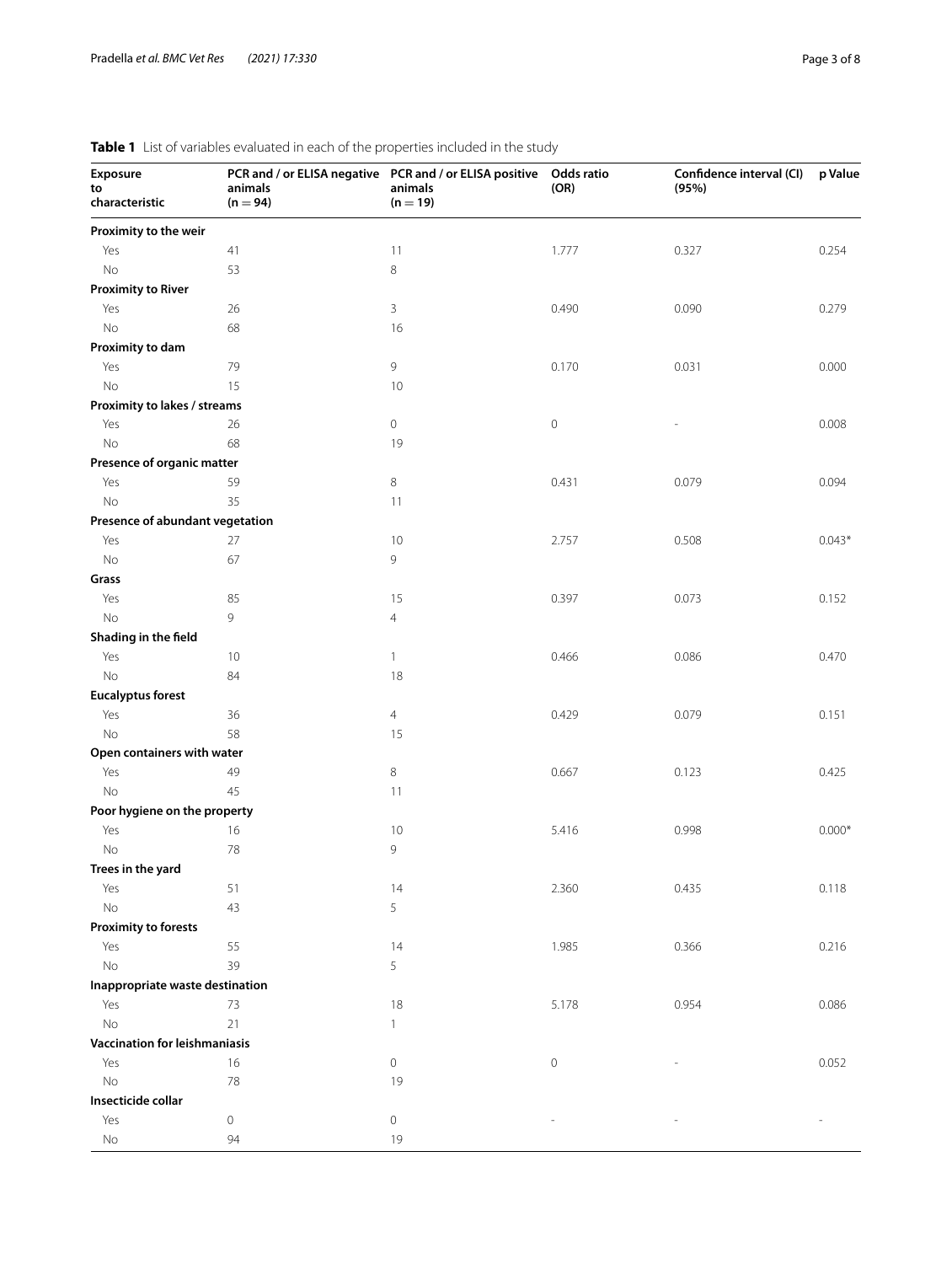#### **Table 1** (continued)

| <b>Exposure</b><br>to | PCR and / or ELISA negative PCR and / or ELISA positive<br>animals | animals    | Odds ratio<br>(OR) | Confidence interval (CI)<br>(95%) | p Value  |
|-----------------------|--------------------------------------------------------------------|------------|--------------------|-----------------------------------|----------|
| characteristic        | $(n = 94)$                                                         | $(n = 19)$ |                    |                                   |          |
| Use of antiparasitic  |                                                                    |            |                    |                                   |          |
| Yes                   | 94                                                                 | 19         | $\sim$             | -                                 |          |
| No                    | $\Omega$                                                           | $\Omega$   |                    |                                   |          |
| Use of insecticides   |                                                                    |            |                    |                                   |          |
| Yes                   | 69                                                                 | 18         | 6.521              | 1.202                             | $0.043*$ |
| No                    | 25                                                                 |            |                    |                                   |          |

\*Variables with significant statistical difference when compared positive and negative samples, OD  $\geq$  1 and p $\leq$  0.05

(-) calculation did not work because it divides the value by zero, it would need a larger sample to be able to include these variables

p<0.0001) as potential risk factors for the occurrence of infections. It can also be observed that at the properties, which did not present any positive animal, they did not own dogs in the place, or these animals were vaccinated for leishmaniasis.

Due to the large number of variables collected, regression models were created and those that presented statistically signifcant values in more than one model were used in the fnal regression model. Some variables, not conditioned to the *Leishmania* infection, were excluded from the analysis. Thus, excellent general hygiene, proximity to the weir and trimmed grass were protective factors ( $p=0.038$ ,  $p=0.001$  and  $p=0.014$ , respectively). Having excellent hygiene represents a 70% lower chance of the animal getting sick, keeping the grass cut protects the animal by more than 90% and the proximity of the weir represents a protective factor of 96% (Table [2](#page-4-0)).

# **Discussion**

The observed frequency of infected animals in the rural area was 19,78% for horses and 4,54% for dogs. In Uruguaiana, it was observed a 39,06% (75 of 192 samples) of infected horses in urban area from 10 neighborhoods using molecular biology technique [[13](#page-7-1)]. In relation to dogs from urban areas, 57.48% (261 of 454) were confrmed positive by the team of the LACEN – RS (Rio Grande do Sul – RS, Central Laboratory) through serological tests [[21\]](#page-7-9). It was possible to note that, in rural areas of the city the frequency of positive animals is still lower than urban areas. This study started the rural area investigation and made it possible to defne the importance of this studied area.

Despite the urbanization of leishmaniases, the preservation of rural characteristics still exists [[8\]](#page-6-6). Studies show that animal husbandry can infuence local health conditions due to the production of organic waste, which favors the attraction and maintenance of the vector in the environment [\[20](#page-7-8)]. Some results observed such as tall grass, presence of green area, creation of other animals and presence of organic matter can infuence its perpetuation [[21,](#page-7-9) [24](#page-7-12)]. Until 2008, the south region of Brazil was free from leishmaniasis. After that, VL in human and dog occurred and the presence of the phlebotomine vector was identifed [\[25](#page-7-13)]. In 2017, 32 CVL in Barra do Quaraí city and 25 CVL in Itaqui city were registered at LACEN/RS, both neighboring of Uruguaiana, with 99 CVL cases [[26\]](#page-7-14).

The role of dogs in leishmaniases biological cycle is well elucidated. In Uruguaiana, leishmaniasis in dogs can be considered endemic because it is present in all neighborhoods of the city [\[21](#page-7-9)]. On the other hand, infection in horses has been shown to be relevant in several regions of Brazil and the understanding regarding participation in the cycle and the possibility of maintaining the disease in the environment is still an obstacle. A study demonstrated a seroprevalence of 48.0% (73/152) of *Leishmania* spp*.* in horses from south Brazil sent to two slaughterhouses registered with the Federal Inspection Service [ $27$ ]. The investigation of seroprevalence in Aracatuba (14,59% [68/466]) and Uberlândia (24.1% [62/257]), two Brazilian cities located in the center of the country, also demonstrated positive results and the need of further investigation to determine the real importance of horses in the infection cycle [\[28](#page-7-16), [29\]](#page-7-17).

In Uruguaiana urban perimeter, the presence of green areas was associated with higher CVL occurrence [\[21](#page-7-9)], like the findings of the present study. This data could be supported by the vector characteristic analyzed by entomologist study where the immature phlebotomine sand flies are present in soil of tropical forests  $[21]$  $[21]$ . The defnition of poor hygiene as a risk factor and adequate hygiene as a protective factor was grateful when control alternatives were studied. Similarly, elucidation of trimmed grass and proximity with weir as protective factor can help in control strategies. The one health leishmaniases control was evaluated in a study and, the multiple approach, without culled dogs, was showed as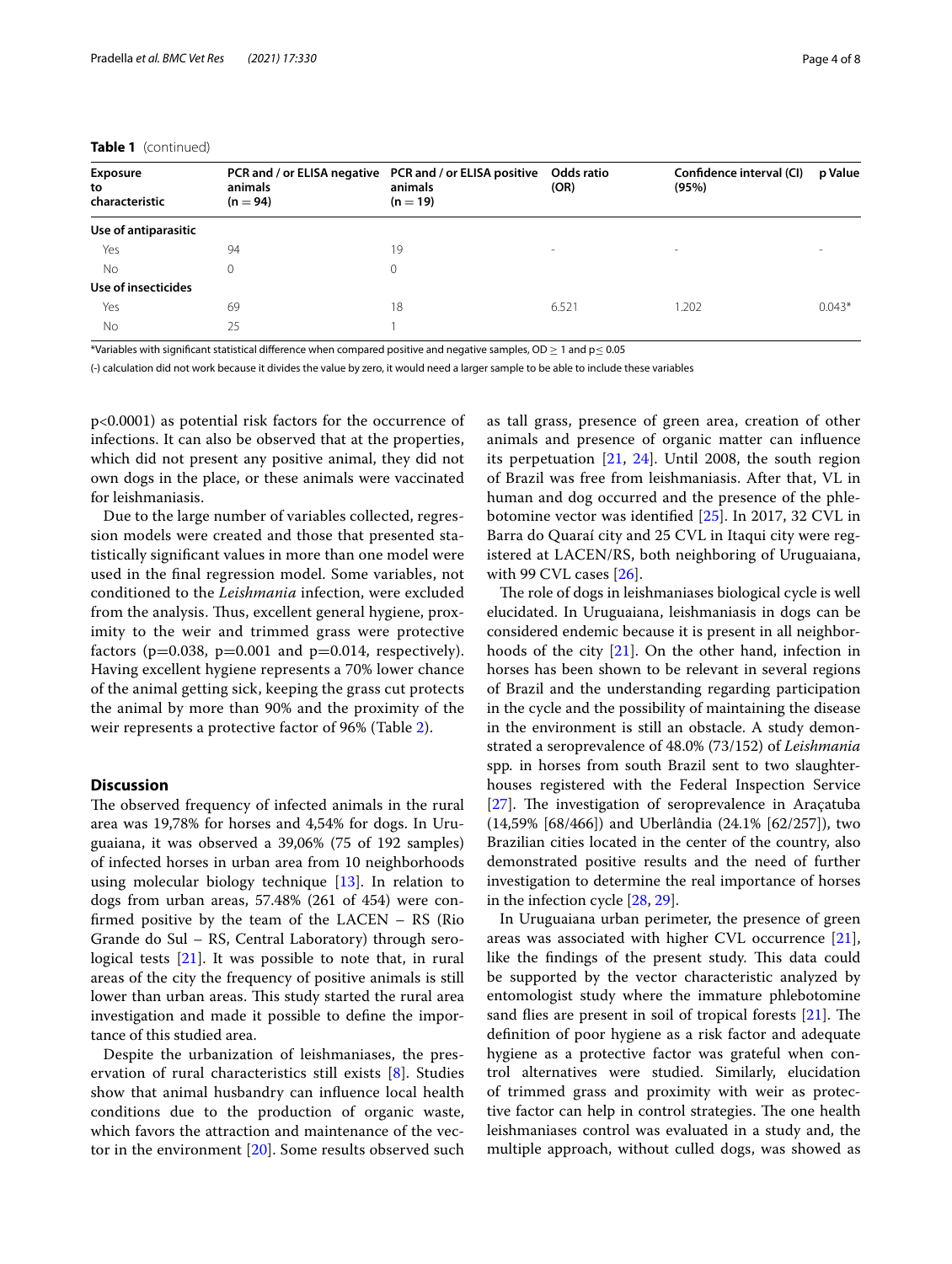<span id="page-4-0"></span>**Table 2** Regression models for the variables that presented statistically signifcant values in more than one model used in the fnal regression

| Variable                   | <b>Odds Ratio</b> | Interval | 95% Confidence |       |
|----------------------------|-------------------|----------|----------------|-------|
|                            |                   | Lower    | Upper          |       |
| <b>Garbage destination</b> | 0.607             | 0.061    | 6014           | 0.670 |
| <b>General hygiene</b>     | 0.293             | 0.092    | 0935           | 0.038 |
| <b>Proximity to Weir</b>   | 0.040             | 0.006    | 0.284          | 0.001 |
| <b>Trimmed grass</b>       | 0.099             | 0.016    | 0.623          | 0.014 |

an important prevention method [[30](#page-7-18), [31](#page-7-19)]. Epidemiological studies became necessary to defne, in each local, the relevant factors that infuence in the maintenance of the vector.

The study limitations were related to the agreement of owners to participate and to allow the sample collection. Although the number of animals collected was not so great, it allowed the observation of animals from farms with main access through the three main access roads to the municipality and the border with Argentina and Uruguay. Another limitation of the study is related to economic and personnel difficulties for a broader approach due to the distance and difficulty accessing places. However, it allows to visualize the presence of asymptomatic *Leishmania* infection in rural areas of Brazil western border and to start the epidemiological analysis related to the disease in this location of the country.

## **Conclusions**

It was possible to conclude the importance of evaluating epidemiological variables to determine the risk and protective factors related to the maintenance of the asymptomatic *Leishmania* infection in rural areas, as well as the importance of equine species in leishmaniasis epidemiology. The general hygiene and trimmed grass, showed as protective factors, enable the intervention in leishmaniasis disease with a multi varied prevention.

## **Methods**

The protocol was performed in accordance with the relevant guidelines and regulations. The work was carried out from July to December 2017 at rural areas of Uruguaiana city. Located in the extreme west of Rio Grande do Sul, Brazil, at 643 km from Porto Alegre, the capital of the State. The city is bathed by the Uruguay River, which forms a border with Argentina (Paso de los Libres city/ province of Corrientes) and Uruguay far away 80Km (Bella Union/department of Artigas). The municipality has 125.435 inhabitants, 117.415 living in urban areas

and 8.020 in rural areas. It has  $5.702.098 \text{ km}^2$  total area and has as main aptitude the extensive breeding of cattle, horses and sheep and as agricultural production, the rice monoculture [\[32](#page-7-20)].

Randomly, nine properties located in Uruguaiana, in the southwest (Brazil/Uruguay/Argentina border), northeast (Brazil/Argentina) and east (Brazil, main road to the center of the state), were selected and identifed by num-bers (Additional file [5](#page-6-10): Fig. 1). The properties included in the study were contacted through owners registered at the University Hospital of Unipampa and after the acceptance of the animal guardians. The coordinates were not exposed to maintain the identity of the properties and the confdentiality of the information obtained. Access to the study sites was basically composed of a main paved road (BR 290 and BR 472) and secondary land accesses.

Epidemiological variables, information about the location, such as the size area of the property, the number of employees and its suitability (main purpose) and environ-mental variables (Additional file [6](#page-6-11): Fig. 2), as proximity or presence of river, weir or dam, presence of vegetation around the headquarters, presence of water tank and/ or containers without a lid, presence of organic matter, destination of garbage, presence of other animal species, vaccination and use of insecticidal collar on dogs, among others, were observed and registered in each property visited.

The properties included in the study had an average of 1200 hectares (ha) (minimum 54 and maximum 3656) of which: three smaller than 100ha, two between 100 and 1000ha and four properties larger than 1000ha. The main activity of the locals was, in their majority, beef cattle, followed by horse breeding and dairy cattle (Table [3\)](#page-5-0).

113 animals were analyzed, including 91 horses and 22 dogs. The equine sample size was calculated based on expected prevalence, confdence level and error. The expected prevalence for rural areas was previously reported and, for equine species, it was  $6.19\%$  [[14](#page-7-2)]. The applied formula included sample size, Z statistic (1.96 for 95% confdence level), expected proportion (6.19%) and precision/error  $(5%)$  [\[33](#page-7-21)]. The calculated sample size was 89 equines and 91 were included in this study. The dog sample number was determined by the availability of animals in the properties, as an addition to the work, because of the lack of data referring to the number of animals in rural areas. Each animal received a number, and a clinical examination and identifcation was carried out by flling in data on clinical files for horses and canines. The clinical examination included: heart rate, respiratory rate, mucous membranes, rectal temperature, and lymph node palpation, in addition to abdominal palpation in dogs. The presence of alopecia, injuries and weight loss were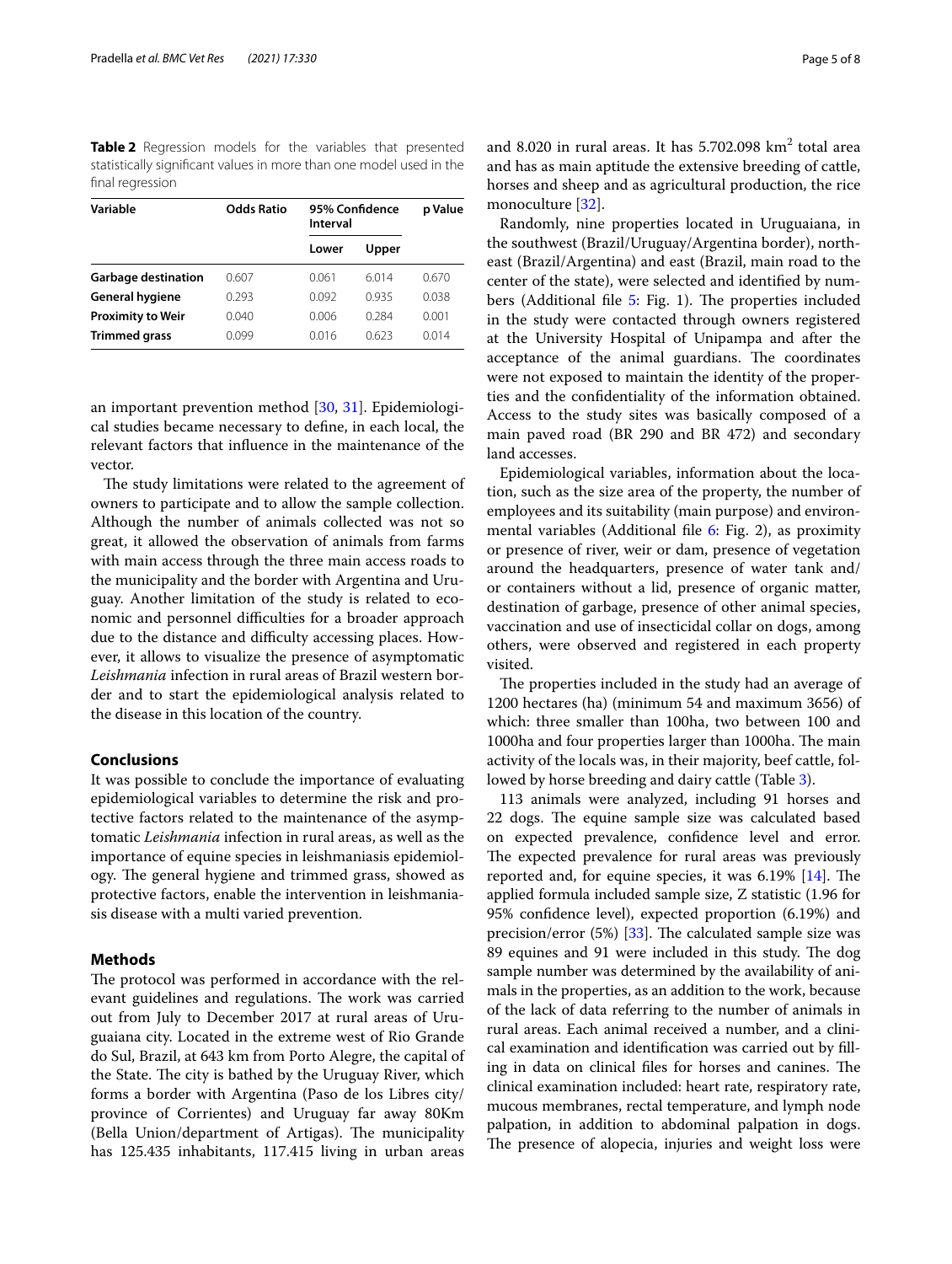| Farm number    | Size (acre) | Main road reference | <b>Main activity</b>   | n horse | n canine |
|----------------|-------------|---------------------|------------------------|---------|----------|
|                | 3656        | BR 472 to Barra     | Beef cattle            | 10      |          |
| $\overline{2}$ | 363         | BR 472 to Barra     | Beef cattle and sheep  | 10      |          |
| 3              | 1900        | BR 472 to Barra     | Beef cattle            | 10      | $\Omega$ |
| $\overline{4}$ | 2001        | BR 290 to Alegrete  | Beef cattle            | 10      | 0        |
| 5              | 54          | BR 290 to Alegrete  | Dairy cattle and swine | 10      |          |
| 6              | 1312        | BR 290 to Alegrete  | Beef cattle            | 11      |          |
| 7              | 609         | BR 472 to Itaqui    | Beef cattle            |         | 4        |
| 8              | 87          | BR 472 to Itaqui    | Horse breeding         | 12      |          |
| 9              | 3045        | BR 472 to Itaqui    | Beef cattle and Rice   | 11      |          |
|                |             | <b>Total</b>        |                        | 91      | 22       |

<span id="page-5-0"></span>**Table 3** Information about farm characteristics and collected animal numbers from each farm

also observed. Blood was collected by external jugular venipuncture in horses and external jugular or cephalic in canines. The blood samples were collected in two different tubes, EDTA (containing anticoagulant) and serum separator tube (SSP) and placed in thermal boxes with ice to transport to the Laboratory of Veterinary Microbiology at UNIPAMPA- Uruguaiana/RS, where they were processed.

DNA extraction was carried out according to the Salting-Out technique [\[34\]](#page-7-22) and amplifcation of genetic material to determine positive samples for *Leishmania* spp. The PCR amplification was carried out with the primers RV1 (5'-CTTTTCTGGTCCCGCGGGTAGG-3') and RV2 (3'-CCACCTGGGCTATTTTACACCA–5'), target sequence of the LT1 fragment, with 145 bp to identify *Leishmania* spp. belonging to the donovani complex [[35\]](#page-7-23). PCR conditions were described elsewhere [[36,](#page-7-24) [37](#page-7-25)]. The reaction mixtures adjusted in a final volume of  $25 \mu$ (25-50 ng of DNA), 2.5 U of Taq DNA polymerase, 1X PCR bufer, 1.5 mM of MgCl2, (Invitrogen, USA), 10 mM of each dNTP (dATP, dCTP, dGTP, and dTTP) (Promega, EUA),10 pmol of each primer (IDT, EUA) and ultrapure water, were performed in thermocycler (Amplitherm Thermal Cyclers). All assays included negative PCR controls (PCR mix without DNA), and positive PCR controls (DNA extracted from *L. (L.) infantum* promastigotes (MHOM/BR/1974/PP75). The results were visualized by electrophoresis in 1.5% agarose gels in  $1 \times$  TAE-buffer staining with ethidium bromide [[2](#page-6-1)].

RV1/RV2 PCR product from one horse positive sample was confrmed by direct sequencing, performed by an automated sequencer ABI-Prism 3500 Genetic Analyser (Applied Biosystems, USA), after purifcation with Purelink™ Quick Gel Extraction and PCR Purifcation kit (Invitrogen, USA) [[11\]](#page-7-0).

The ELISA protocol was performed, according to protocols already described, with modifcations [[33,](#page-7-21) [38](#page-7-26)], using *L. infantum* grown in the laboratory to the fxation. First, the plates were pre-coated with 10μg/mL *L. infantum* antigen. Initially, the 1st antibody dilution (serum of the animal to be tested) was diluted in phosphate-saline dilution bufer (PBS) supplemented with 0.05% polysorbate 20 (PBS Tween) and 0.25% casein, at a concentration 1/200 and a volume of 100 μl /well. The plate was gently shaken and incubated for 45 minutes at  $37^{\circ}$ C (Thermo-Shaker Agimaxx®). After that, a wash in a microplate washer (Wellwash- Thermo Fisher Scientific<sup>®</sup>) with PBS tween was performed using four cycles. The next step was the addition of 100  $\mu$ l /well of the 2nd antibody, specie specifc (Goat Anti-Dog IgG H&L [HRP] ab112852 and Rabbit Anti-Horse IgG H&L [HRP] ab102405- Abcam<sup>®</sup>) in PBS Tween. The concentration used was  $1/10000$ . The plate was gently stirred and incubated for 45 minutes at  $37^{\circ}$ C, again. The last wash was performed in a microplate washer with PBS tween using four cycles, and 100 μl/well of the substrate solution (Tetramethylbenzidine- TMB) was added and incubated for 15 minutes in the dark. The reaction was fnalized with the addition of 25 μl /well of the stop solution (Sulfuric Acid 2M). Finally, the reading was performed according to the manufacturer's instructions of the development solution (TMB) with an ELISA reader (Multiskan FC- Thermo Fisher Scientific®) at 450nm.

The ideal conditions for the immunodiagnostic assay's performance were obtained from the mean absorbance of positive and negative controls (signal-to-noise). The cutoff was determined with the mean absorbance of negative controls plus three times the standard deviation of negative controls [[38\]](#page-7-26). It was established negative and positive samples if the absorbance value was 10% below or above the cut-off. Samples with values inside the cut-off determination were considered undetermined. The signal to noise was 3.496; cut off 0.360; negative control means 0.246 and positive control means 0.860.

The group of animals, dogs and horses, was considered positive by the detection, via molecular biology, of genetic material from *Leishmania* sp. and by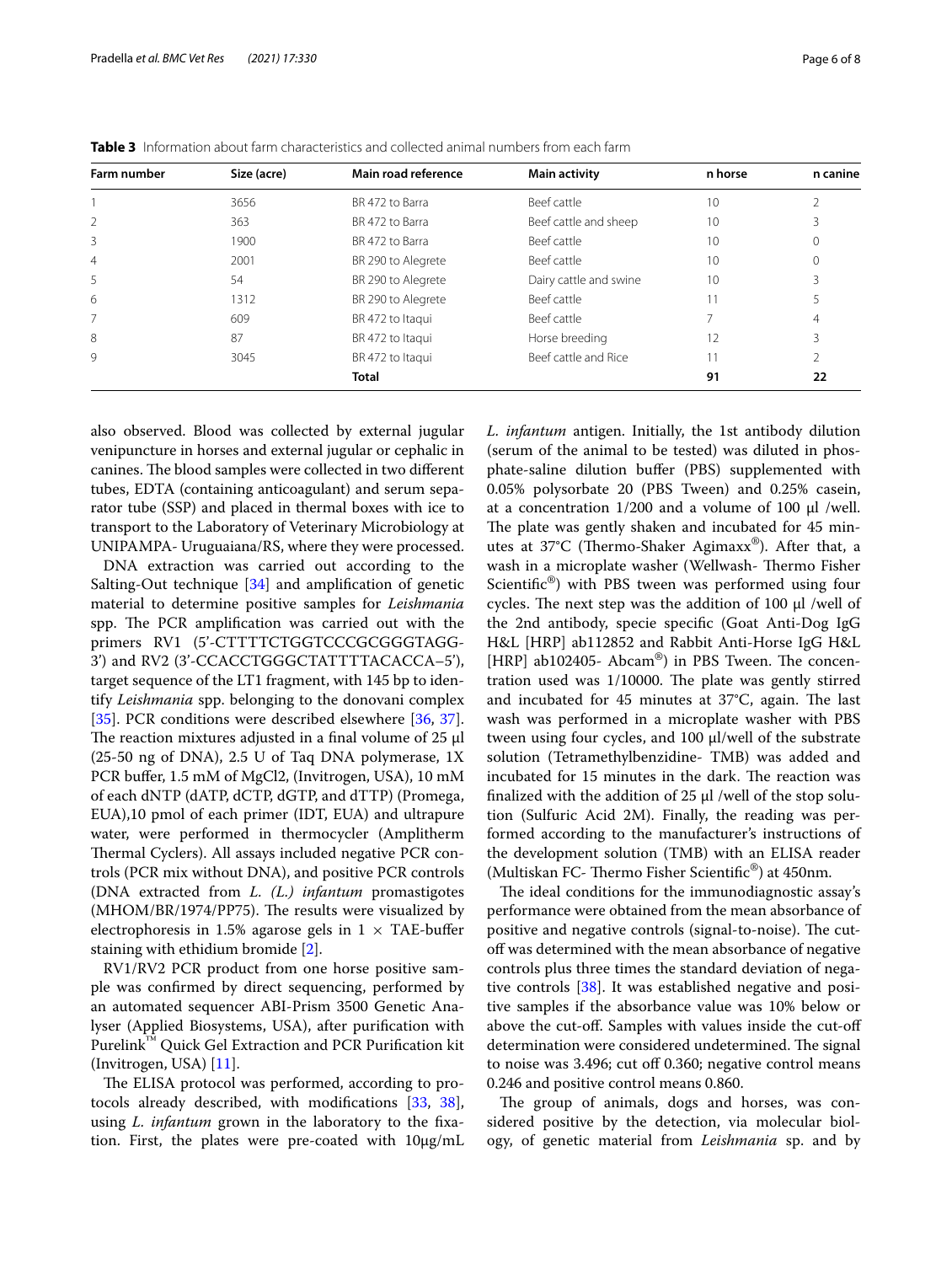enzyme-linked immunosorbent assay (ELISA) serological method (protocol in house). Positive animals were those that presented a positive test regardless of the technique used.

A statistical analysis was performed using SPSS for MAC software, version 24 (SPSS Inc, Chicago, IL, USA). Initially, a descriptive analysis of the animals was performed, followed by the chi-square test. The strength of association between the occurrence of infection and the presence of variables was calculated by odds ratio, using a 95% confdence interval. In addition, a logistic regression analysis was applied, considering a significance level of 5%. The fnal model was used after several models were created, where only the variables statistically signifcant remained.

#### **Abbreviations**

CVL: Canine visceral leishmaniasis; EDTA: Ethylenediaminetetraacetic acid; ELISA: Enzyme-linked immunosorbent assay; HVL: Human visceral leishmaniasis; LACEN: State public health laboratory; PBS: Phosphate-saline dilution bufer; PCR: Polymerase chain reaction; SPSS: Statistical package software; SSP: Serum separator tube; TMB: Tetramethylbenzidine; VL: Visceral leishmaniasis.

## **Supplementary Information**

The online version contains supplementary material available at [https://doi.](https://doi.org/10.1186/s12917-021-03021-6) [org/10.1186/s12917-021-03021-6](https://doi.org/10.1186/s12917-021-03021-6).

**Additional fle 1.**

**Additional fle 2.**

**Additional fle 3.**

<span id="page-6-10"></span>**Additional fle 4.**

**Additional fle 5. Fig. 1.** Demonstrative map of the distribution of rural properties on the Western Frontier of Rio Grande do Sul (numbered from 1 to 9) where data and biological material collections were carried out. Maps data: Google Earth, © 2020 CNES/Airbus, Maxar Technologies.

<span id="page-6-11"></span><span id="page-6-7"></span>**Additional fle 6. Fig. 2.** Epidemiological form used to register the environmental variables.

**Additional fle 7.**

#### **Acknowledgment**

The authors are grateful to the Research Program for SUS: Shared Health Management - PPSUS 2017 that fnanced the project. We thank FIOCRUZ / RJ for kindly providing the *Leishmania* strains.

#### **Authors' contributions**

G. D. Pradella- Participation in all stages of the work; C. A. Duarte- Participation in all stages of the work; T. A. Escobar- Participation in all stages of the work; L. Zuravski- Participation on ELISA technique; G. C. Góss- Participation on data collection; J. A. Skupien- Participation on data analyses; I. Lübeck- Participation in all stages of the work. All authors read and approved the fnal manuscript.

#### **Funding**

This study was funded by Research Program for SUS: Shared Health Management - PPSUS 2017.

This study was fnanced in part by the Coordination for the Improvement of Higher Education Personnel – Brasil (CAPES) – Finance Code 001.

#### **Availability of data and materials**

The data supporting the conclusions of this article are included within the article. The PCR and ELISA data are registered at laboratory book and could be solicited to the authors. The epidemiological forms and individual clinical forms from canine and equine are scanned and stored online.

#### **Declarations**

#### **Ethics approval and consent to participate**

This declaration confrm that our protocol was performed in accordance with the relevant guidelines and regulations and was approved by an appropriate ethics committee. The research was approval by the Animal Use Ethics Commission (CEUA) of the Federal University of Pampa (UNIPAMPA) under protocol number 031/2017. The farms included were in accordance with the signed/ written informed consent of owners.

#### **Consent for publication**

Not applicable. The manuscript does not contain data on any individual person in any form.

#### **Competing interests**

The authors declare that they have no competing interests.

## **Author details**

<sup>1</sup> Federal University of Pampa- UNIPAMPA, 118, BR 472 - Km 585, Uruguaiana, RS 97501-970, Brazil. <sup>2</sup> Graduate Program in Health and Life Sciences-Franciscan University – UFN, Andradas Street, 1614, Santa Maria, RS 97010-032, Brazil.

Received: 8 January 2021 Accepted: 13 September 2021 Published online: 14 October 2021

#### **References**

- <span id="page-6-0"></span>1. CDC C for DC and P. Parasites - Leishmaniasis. CDC. 2020; 1. Available: [https://www.cdc.gov/parasites/leishmaniasis/.](https://www.cdc.gov/parasites/leishmaniasis/) Pradella GD, Escobar TA, Duarte CA, Lübeck I, Góss GC, Felipe L, et al. Identifcation of Leishmania spp . in horses and a dog from rural areas of Uruguaiana , Rio Grande do Sul , Brazil. Semin Agrárias. 2020;41:2687–94. [https://doi.](https://doi.org/10.5433/1679-0359.2020v41n6p2687) [org/10.5433/1679-0359.2020v41n6p2687](https://doi.org/10.5433/1679-0359.2020v41n6p2687)
- <span id="page-6-1"></span>2. Dos Santos SO, Arias J, Ribeiro AA, De Paiva HM, De Freitas RA, Malacco MAF. Incrimination of Lutzomyia cruzi as a vector of American Visceral Leishmaniasis. Med Vet Entomol. 1998;12:315–7. [https://doi.org/10.](https://doi.org/10.1046/j.1365-2915.1998.00104.x) [1046/j.1365-2915.1998.00104.x](https://doi.org/10.1046/j.1365-2915.1998.00104.x).
- <span id="page-6-2"></span>3. BRASIL, Ministério da saúde S de vigilância em saúde/ D de VE. Manual de vigilância e controle da leishmaniose visceral. 1ª edição. Nucom/ SVS/MS, editor. 2014.
- <span id="page-6-3"></span>4. Mahmud IC. Piassini L de AS, Motta F, Behar PRP, Souza GD. Epidemiological aspects of the frst human autochthonous visceral leishmaniases cases in Porto Alegre, Brazil. Brazilian J Infect Dis. 2019;23:124–9. [https://doi.org/10.](https://doi.org/10.1016/j.bjid.2019.04.004) [1016/j.bjid.2019.04.004.](https://doi.org/10.1016/j.bjid.2019.04.004)
- <span id="page-6-4"></span>5. Bravo AG, Quintana MG, Abril M, Salomón OD. The frst record of Lutzomyia longipalpis in the Argentine northwest. Mem Inst Oswaldo Cruz. 2013;108:1071–3.<https://doi.org/10.1590/0074-0276130358>.
- 6. Grill F, Zurmendi M. Leishmaniasis visceral en Uruguay Visceral leishmaniasis in Uruguay. Arch Pediatr Urug. 2017;88:32–8. [https://doi.org/10.1016/j.](https://doi.org/10.1016/j.semerg.2016.04.001) [semerg.2016.04.001](https://doi.org/10.1016/j.semerg.2016.04.001).
- <span id="page-6-5"></span>7. Benassi JC, Benvenga GU, Ferreira HL, Soares RM, Silva DT, Pereira VF, et al. Molecular and serological detection of Leishmania spp. in horses from an endemic area for canine visceral leishmaniasis in southeastern Brazil. Pesqui Vet Bras. 2018;38:1058–63. [https://doi.org/10.1590/](https://doi.org/10.1590/1678-5150-PVB-5214) [1678-5150-PVB-5214](https://doi.org/10.1590/1678-5150-PVB-5214).
- <span id="page-6-6"></span>8. Amóra SSA, Santos MJP, Alves ND. Costa SCG da, Calabrese K da S, Monteiro AJ, et al. Fatores relacionados com a positividade de cães para leishmaniose visceral em área endêmica do Estado do Rio Grande do Norte, Brasil. Ciência Rural. 2006;36:1854–9. <https://doi.org/10.1590/S0103-84782006000600029>.
- <span id="page-6-8"></span>9. Governo do Estado do Rio Grande do Sul. Leishmaniose visceral no Estado do Rio Grande do Sul. 2014;4.
- <span id="page-6-9"></span>10. Deboni SC, Barbosa M, Ramos RR. Boletim Epidemiológico- Vigilância epidemiológica de casos humanos. Cent Estadual Vigilância em Saúde [CEVS-RS]. 2011; 1–8. Available: [https://www.cevs.rs.gov.br/upload/arquivos/201812/](https://www.cevs.rs.gov.br/upload/arquivos/201812/27124724-n-1-marco.pdf) [27124724-n-1-marco.pdf](https://www.cevs.rs.gov.br/upload/arquivos/201812/27124724-n-1-marco.pdf).